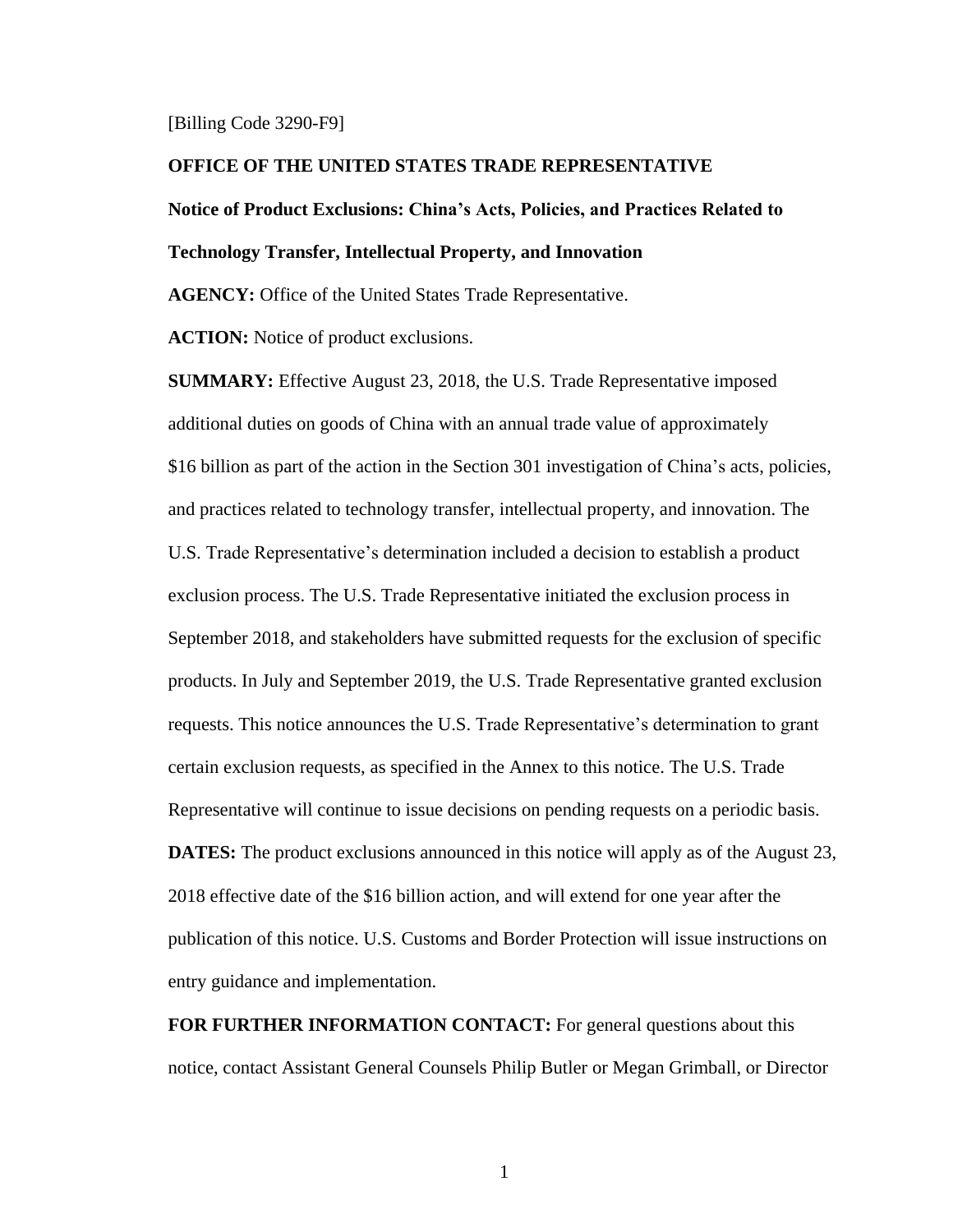of Industrial Goods Justin Hoffmann at (202) 395-5725. For specific questions on customs classification or implementation of the product exclusions identified in the Annex to this notice, contact [traderemedy@cbp.dhs.gov.](mailto:traderemedy@cbp.dhs.gov)

## **SUPPLEMENTARY INFORMATION**:

#### **A. Background**

For background on the proceedings in this investigation, please see the prior notices issued in the investigation, including 82 FR 40213 (August 23, 2017), 83 FR 14906 (April 6, 2018), 83 FR 28710 (June 20, 2018), 83 FR 33608 (July 17, 2018), 83 FR 38760 (August 7, 2018), 83 FR 40823 (August 16, 2018), 83 FR 47236 (September 18, 2018), 83 FR 47974 (September 21, 2018), 83 FR 65198 (December 19, 2018), 84 FR 7966 (March 5, 2019), 84 FR 20459 (May 9, 2019), 84 FR 29576 (June 24, 2019), 84 FR 37381 (July 31, 2019), and 84 FR 49600 (September 20, 2019).

Effective August 23, 2018, the U.S. Trade Representative imposed additional 25 percent duties on goods of China classified in 279 8-digit subheadings of the Harmonized Tariff Schedule of the United States (HTSUS), with an approximate annual trade value of \$16 billion. *See* 83 FR 40823. The U.S. Trade Representative's determination included a decision to establish a process by which U.S. stakeholders may request exclusion of particular products classified within an 8-digit HTSUS subheading covered by the \$16 billion action from the additional duties. The U.S. Trade Representative issued a notice setting out the process for the product exclusions, and opened a public docket. *See* 83 FR 47236 (the September 18 notice).

Under the September 18 notice, requests for exclusion had to identify the product subject to the request in terms of the physical characteristics that distinguish the product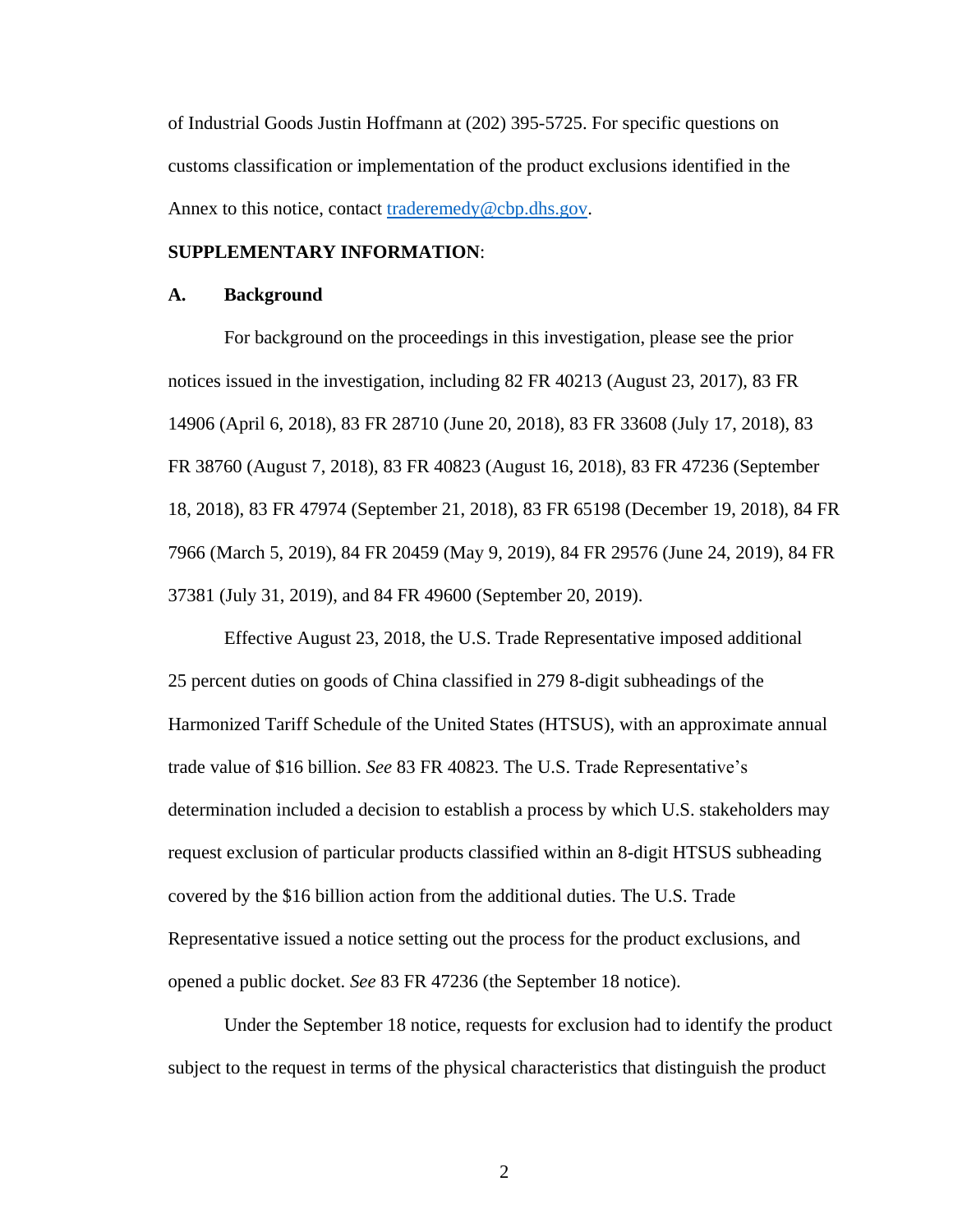from other products within the relevant 8-digit subheading covered by the \$16 billion action. Requestors also had to provide the 10-digit subheading of the HTSUS most applicable to the particular product requested for exclusion, and could submit information on the ability of U.S. Customs and Border Protection to administer the requested exclusion. Requestors were asked to provide the quantity and value of the Chinese-origin product that the requestor purchased in the last three years. With regard to the rationale for the requested exclusion, requests had to address the following factors:

- Whether the particular product is available only from China and specifically whether the particular product and/or a comparable product is available from sources in the United States and/or third countries.
- Whether the imposition of additional duties on the particular product would cause severe economic harm to the requestor or other U.S. interests.
- Whether the particular product is strategically important or related to "Made in China" 2025" or other Chinese industrial programs.

The September 18 notice stated that the U.S. Trade Representative would take into account whether an exclusion would undermine the objective of the Section 301 investigation.

The September 18 notice required submission of requests for exclusion from the \$16 billion action no later than December 18, 2018, and noted that the U.S. Trade Representative periodically would announce decisions. In July 2019, the U.S. Trade Representative granted an initial set of exclusion requests. *See* 84 FR 37381. The U.S. Trade Representative granted a second set of exclusions in September 2019. *See* 84 FR 49600. The Office of the U.S. Trade Representative regularly updates the status of each

3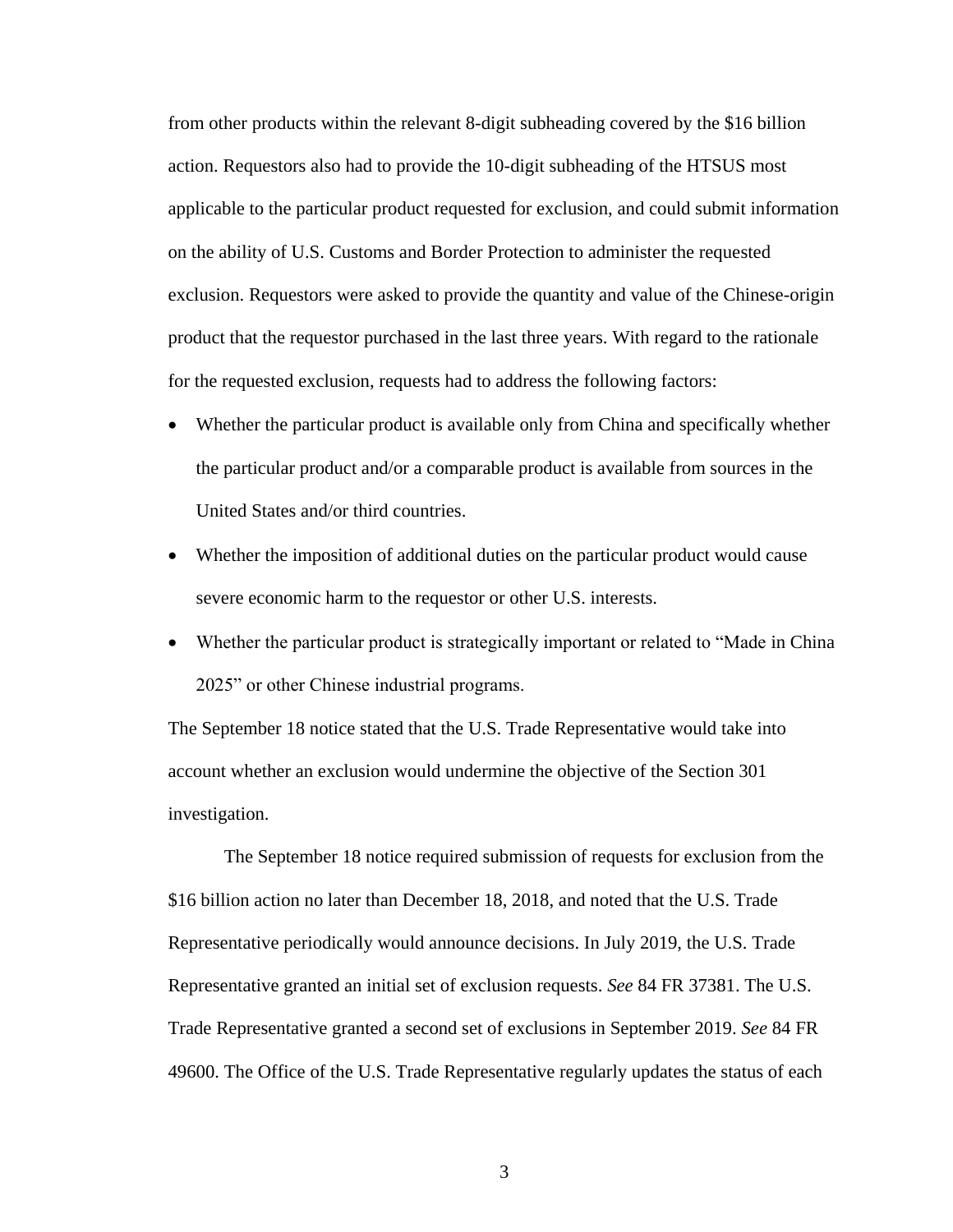pending request and posts the status within the webpages for the respective tariff action they apply to at [https://ustr.gov/issue-areas/enforcement/section-301-investigations/tariff](https://ustr.gov/issue-areas/enforcement/section-301-investigations/tariff-actions)[actions.](https://ustr.gov/issue-areas/enforcement/section-301-investigations/tariff-actions)

### **B. Determination to Grant Certain Exclusions**

Based on the evaluation of the factors set out in the September 18 notice, which are summarized above, pursuant to sections 301(b), 301(c), and 307(a) of the Trade Act of 1974, as amended, and in accordance with the advice of the interagency Section 301 Committee, the U.S. Trade Representative has determined to grant the product exclusions set out in the Annex to this notice. The U.S. Trade Representative's determination also takes into account advice from advisory committees and any public comments on the pertinent exclusion requests.

As set out in the Annex, the exclusions are reflected in 111 specially prepared product descriptions, which cover 382 separate exclusion requests.

In accordance with the September 18 notice, the exclusions are available for any product that meets the description in the Annex, regardless of whether the importer filed an exclusion request. Further, the scope of each exclusion is governed by the scope of the 10-digit HTSUS subheadings and product descriptions in the Annex to this notice, and not by the product descriptions set out in any particular request for exclusion.

Paragraph A, subparagraphs (3)–(5) are conforming amendments to the HTSUS reflecting the modification made by the Annex.

Paragraph B and C of the Annex correct errors by removing U.S. notes  $20(v)(55)$ and  $20(v)(88)$  of subchapter III of chapter 99 of the HTSUS, as set out in the Annex to the notice published at 84 FR 49600 (September 20, 2019).

4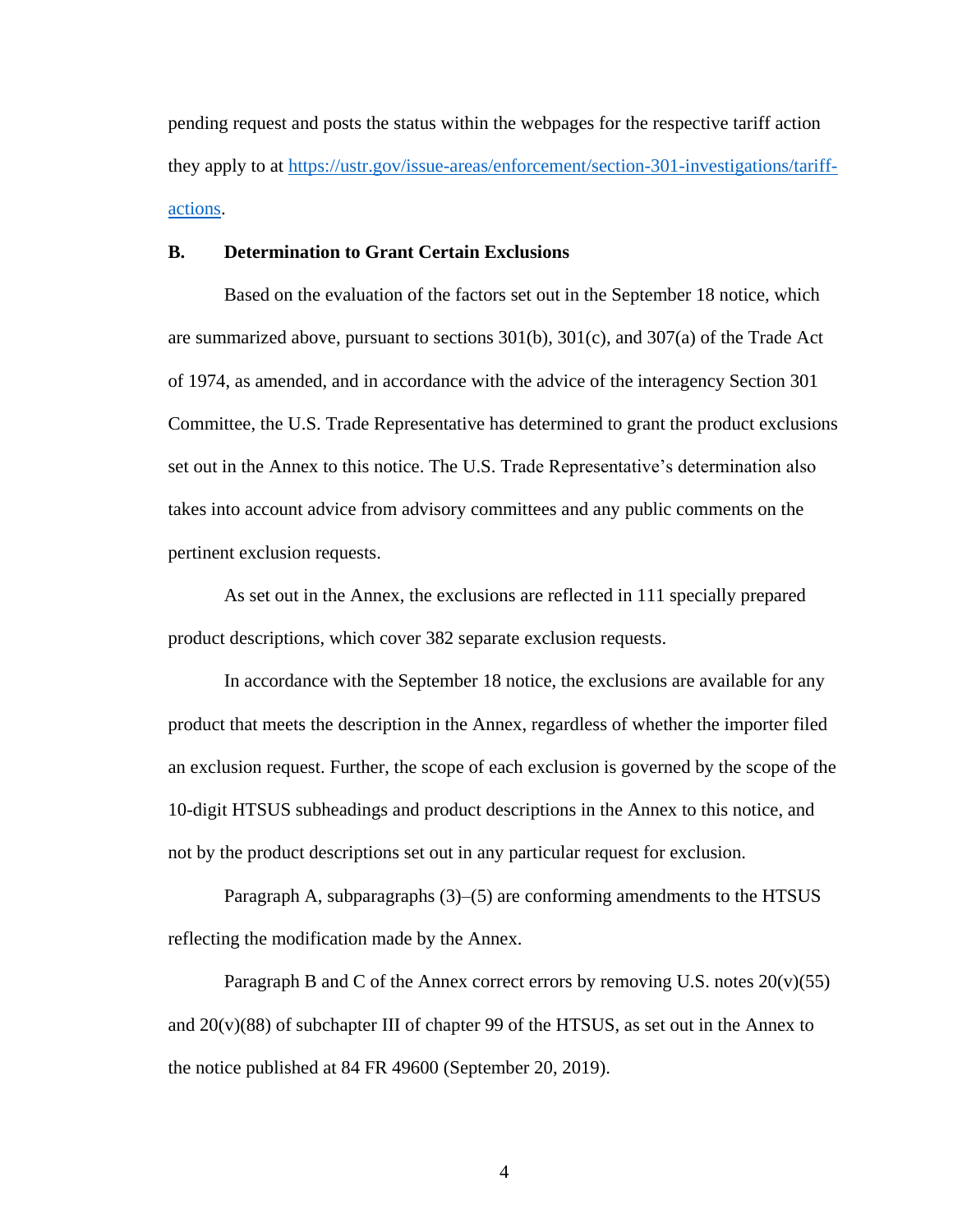As stated in the September 18, 2018 notice, the exclusions will apply as of the August 23, 2018 effective date of the \$16 billion action, and extend for one year after the publication of this notice. U.S. Customs and Border Protection will issue instructions on entry guidance and implementation.

The U.S. Trade Representative will continue to issue determinations on pending requests on a periodic basis.

Joseph Barloon General Counsel Office of the U.S. Trade Representative.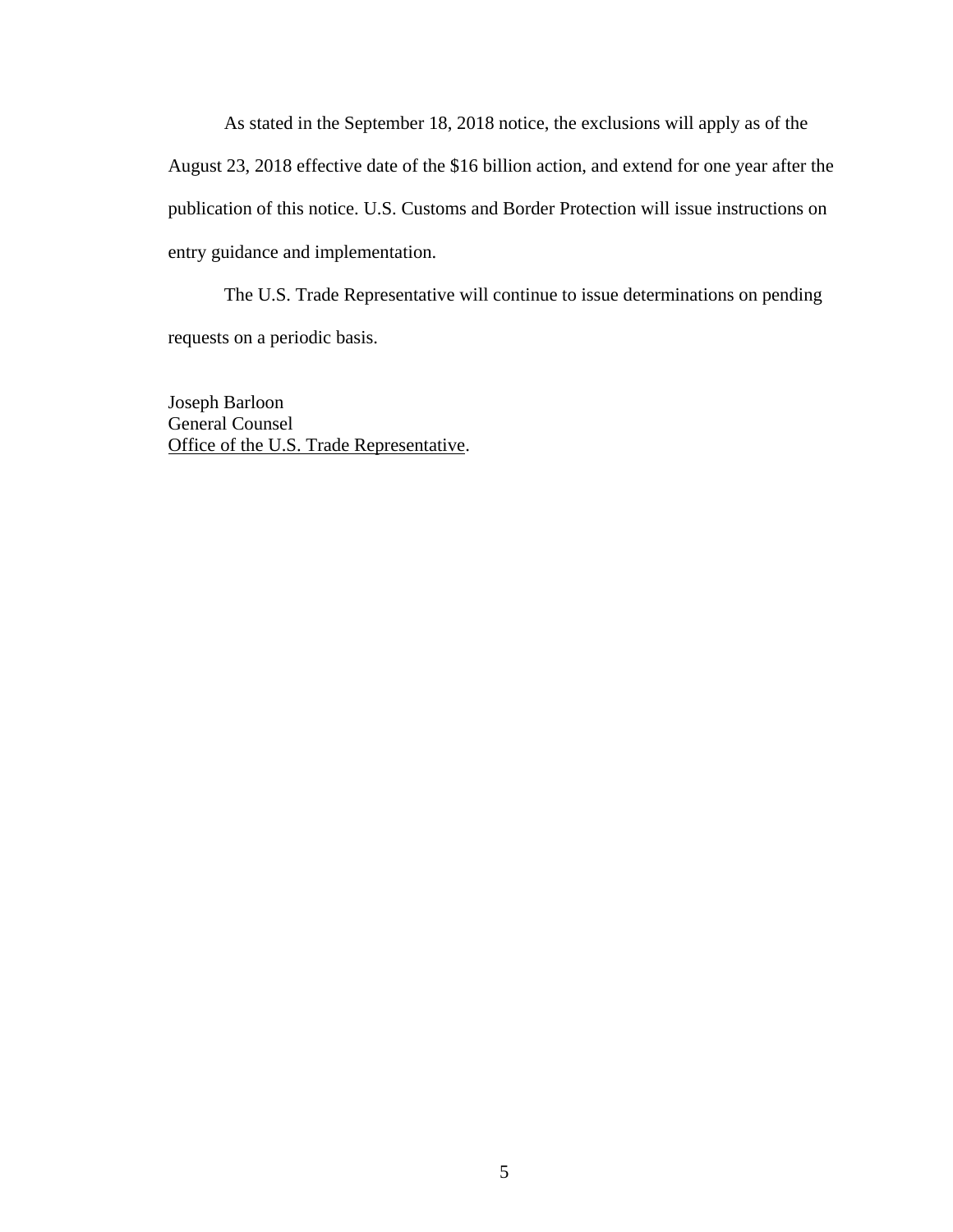# **ANNEX**

- A. Effective with respect to goods entered for consumption, or withdrawn from warehouse for consumption, on or after 12:01 a.m. eastern daylight time on August 23 , 2018, subchapter III of chapter 99 of the Harmonized Tariff Schedule of the United States (HTSUS) is modified:
- 1. by inserting the following new heading 9903.88.20 in numerical sequence, with the material in the new heading inserted in the columns of the HTSUS labeled "Heading/Subheading", "Article Description", and "Rates of Duty 1-General", respectively:

| Heading/<br><b>Subheading</b> | <b>Article Description</b>                                                                                                                     | <b>Rates of Duty</b>             |                |  |
|-------------------------------|------------------------------------------------------------------------------------------------------------------------------------------------|----------------------------------|----------------|--|
|                               |                                                                                                                                                |                                  |                |  |
|                               |                                                                                                                                                | General                          | <b>Special</b> |  |
| "9903.88.20                   | Articles the product of China, as provided for<br>in U.S. note $20(y)$ to this subchapter, each<br>covered by an exclusion granted by the U.S. | The duty<br>provided in          |                |  |
|                               |                                                                                                                                                | the<br>applicable<br>subheading" |                |  |

2. by inserting the following new U.S. note  $20(y)$  to subchapter III of chapter 99 in numerical sequence:

"(y) The U.S. Trade Representative determined to establish a process by which particular products classified in heading 9903.88.02 and provided for in U.S. notes 20(c) and 20(d) to this subchapter could be excluded from the additional duties imposed by heading 9903.88.02. See 83 Fed. Reg. 40823 (August 16, 2018) and 83 Fed. Reg. 47236 (September 18, 2018). Pursuant to the product exclusion process, the U.S. Trade Representative has determined that the additional duties provided for in heading 9903.88.02 shall not apply to the following particular products, which are provided for in the enumerated statistical reporting numbers:

- (1) Pet urine collection and disposal kits, put up in retail packaging, each comprising seven disposable trays of plastics measuring 8.3 cm in depth, 27.9 cm in length, and 16.5 cm in width, one scoop of plastics and one bottle containing 42 g of absorbent sodium acrylate powder (described in statistical reporting number 3906.90.5000)
- (2) Silicone presented in 210 liter (55 gallon) drums or 1,040 liter (275 gallon) intermediate bulk containers (IBCs) (described in statistical reporting number 3910.00.0000)
- (3) Elastomeric petroleum resins (CAS No. 64742-16-1) (described in statistical reporting number 3911.10.0000)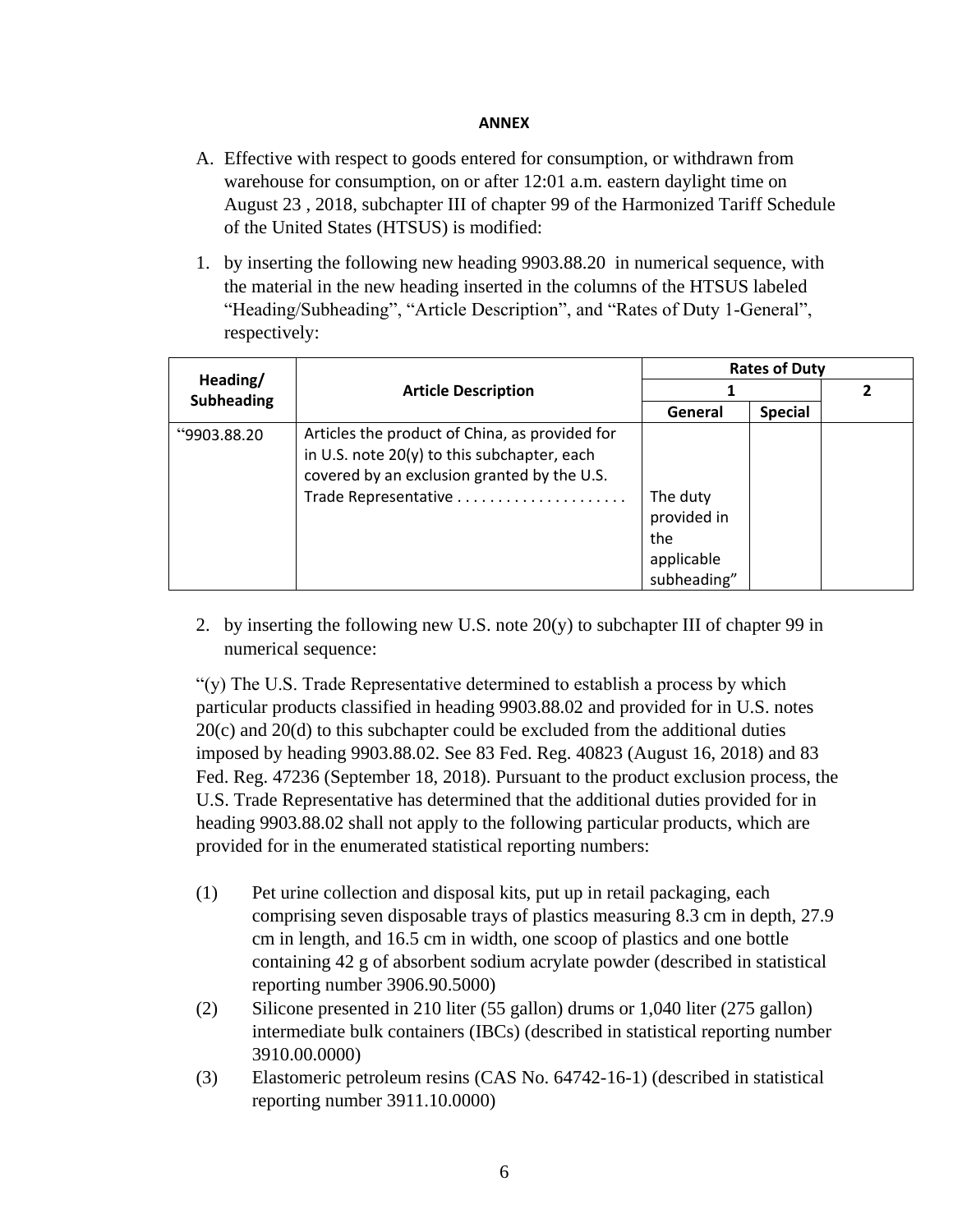- (4) Flexible tubes, pipes and hoses, of cross-linked polyethylene (PEX), each measuring 6.1 m in length and having an outside diameter of 9.5 mm or more but not exceeding 28.6 mm (described in statistical reporting number 3917.32.0020)
- (5) Self-adhesive tape, of plastics, in rolls measuring 5.08 cm in width, 30.5 m in length and 0.254 mm in thickness, of a kind used for wrapping and sealing connections between metal pipes and fittings (described in statistical reporting number 3919.10.2055)
- (6) Self-adhesive tape, of polyvinyl chloride, in rolls measuring 1.905 cm in width, 6.706 m in length and 0.18 mm in thickness (described in statistical reporting number 3919.10.2055)
- (7) Self-adhesive film, of clear vinyl, exceeding 20 cm in width, designed for use as shelf liner (described in statistical reporting number 3919.90.5040)
- (8) Thermoformable polyethylene terephthalate (PET) sheets, with a thickness of 0.35 mm or more but not exceeding 1.7 mm, to which PET glitter flakes are permanently fastened, in rolls not less than 250 mm in width and not more than 1,092 mm in length (described in statistical reporting number 3920.62.0090)
- (9) Colored or printed sheets of cellular ethylene vinyl acetate plastics, in rectangles measuring 15 cm or more but not exceeding 31 cm in width, 22 cm or more but not exceeding 46 cm in length and 2 mm or more but not exceeding 6 mm in thickness, or in rolls measuring 91.44 cm in width, 152.4 cm in length, and 2 mm or more but not exceeding 6 mm in thickness (described in statistical reporting number 3921.19.0000)
- (10) Unclad glass core rods of high purity silica with a core region infused with germanium dioxide, in which the ratio of the outer diameter of the rod to the diameter of the core region is less than 5:1, such outer diameter not exceeding 65 mm, and in lengths of less than 3 m (described in statistical reporting number 7002.20.1000)
- (11) Driveway gates and pedestrian gates of galvanized steel (described in statistical reporting number 7308.90.9590)
- (12) Fence panels of galvanized steel (described in statistical reporting number 7308.90.9590)
- (13) Gate posts of iron or steel (described in statistical reporting number 7308.90.9590)
- (14) Gates or pens, of iron or steel (described in statistical reporting number 7308.90.9590)
- (15) Gestation stalls, farrowing crates and rails therefor, gates and structural support posts, the foregoing of steel, of a kind used in swine penning systems (described in statistical reporting number 7308.90.9590)
- (16) Steel chain-link fence panels, each panel wider than 3.5 m but not wider than 4 m and higher than 1.5 m but not higher than 2 m (described in statistical reporting number 7308.90.9590)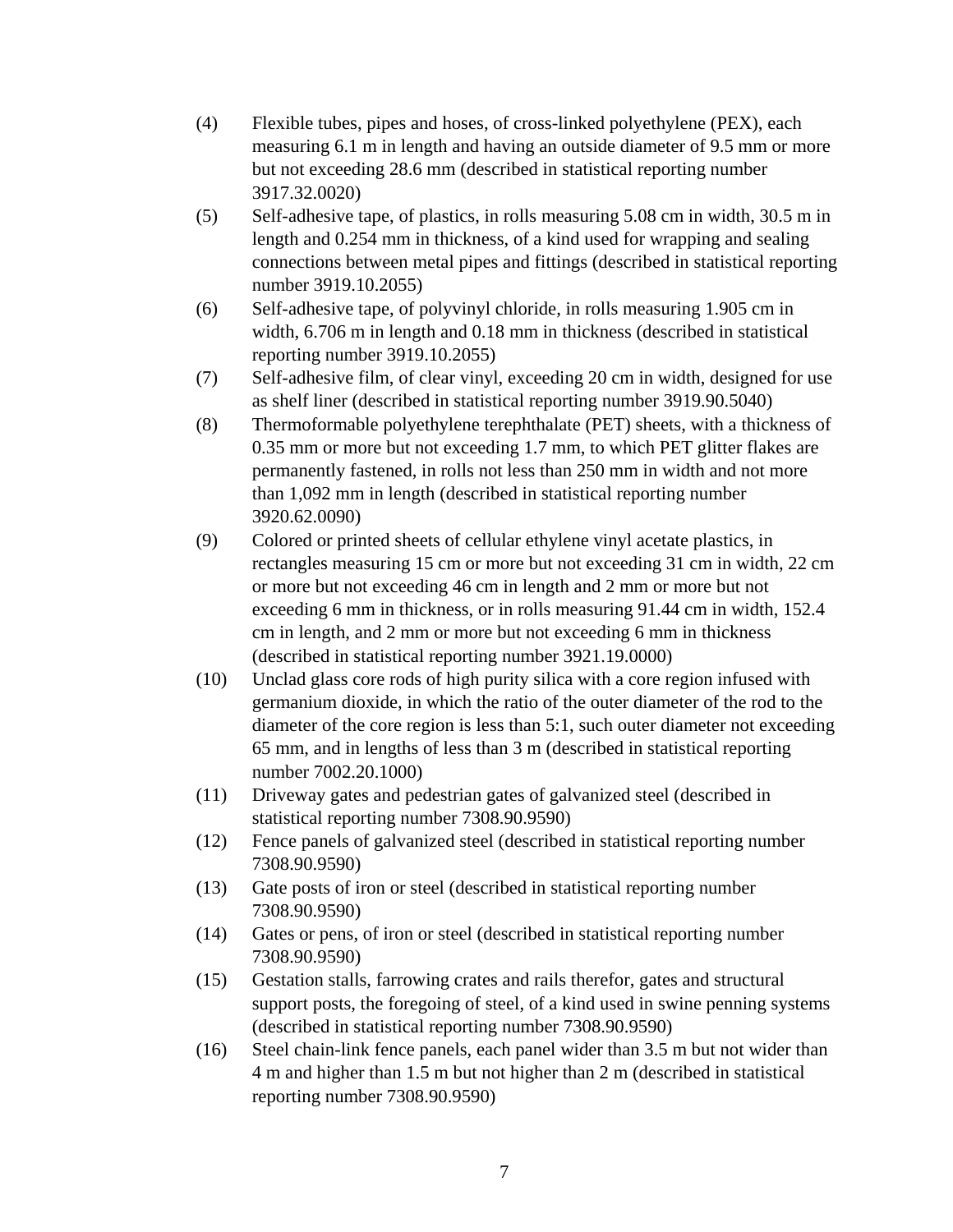- (17) Steel wall assemblies (described in statistical reporting number 7308.90.9590)
- (18) Structural articles of stainless steel (described in statistical reporting number 7308.90.9590)
- (19) Spark ignition internal combustion engines (other than aircraft engines, other than marine propulsion engines, other than reciprocating piston engines of a kind used for the propulsion of vehicles of chapter 87, other than to be installed in agricultural or horticultural machinery or equipment and other than natural gas or LP engines), rated 746 W or greater but not exceeding 4,476 W, of a cylinder capacity not exceeding 220 cc (described in statistical reporting number 8407.90.9040)
- (20) Spark ignition internal combustion engines (other than aircraft engines, other than marine propulsion engines, other than reciprocating piston engines of a kind used for the propulsion of vehicles of chapter 87, other than to be installed in agricultural or horticultural machinery or equipment and other than natural gas or LP engines), rated 4,476 W or greater but not exceeding 16.50 kW, of a cylinder capacity not exceeding 710 cc (described in statistical reporting number 8407.90.9060)
- (21) Machinery incorporating heat exchangers, valves, pumps, pipes, wiring and instrumentation, designed to change the temperature of gas (described in statistical reporting number 8419.89.9585)
- (22) Mortising machines, each incorporating a work holder that moves on x-y axes, with a power rating not over 375 W (1/2 horsepower) (described in statistical reporting number 8465.95.0065)
- (23) Machine tool stands having leveling, stabilizing, attachment or other special features (described in statistical reporting number 8466.30.8000)
- (24) Radial spherical plain shaft bearings, without housings, of steel (described in statistical reporting number 8483.30.8070)
- (25) Stepper motors, with an output of under 18.65 W, valued not over \$1.20 ea. (described in statistical reporting number 8501.10.2000)
- (26) AC electric motors, of an output of 18.65 W or more but not exceeding 37.5 W, each with attached actuators (described in statistical reporting number 8501.10.6020)
- (27) Cylindrical DC electric motors, of an output of 18.65 W or more but not exceeding 37.5 W (described in statistical reporting number 8501.10.6060)
- (28) Swing-gate openers comprising a DC motor with an output of 18.65 W or more but less than 35 W, each including an AC power transformer, a wireless remote-control, an electric linear actuator and an emergency key for disconnecting the actuator (described in statistical reporting number 8501.10.6060)
- (29) Electric motors, with an output of 18.65 W or more but not exceeding 37.5 W, with attached cables, designed for use in adjusting motor vehicle seats (described in statistical reporting number 8501.10.6080)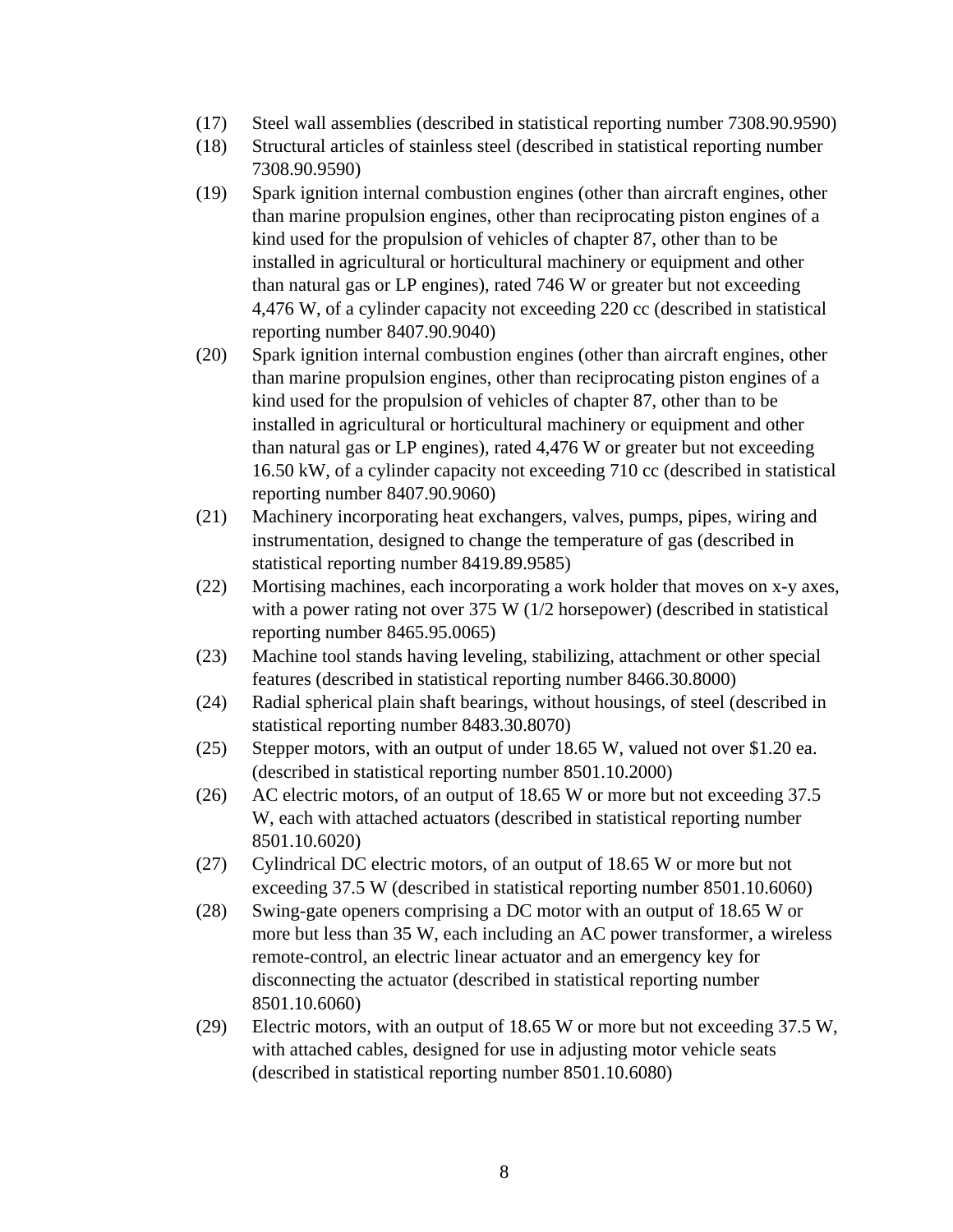- (30) Universal AC/DC electric motors, with an output exceeding 74.6 W but not exceeding 735 W each with base metal arms, designed for use in extending or retracting awnings or gates (described in statistical reporting number 8501.20.4000)
- (31) Universal AC/DC electric motors, with an output exceeding 74.6 W but not exceeding 735 W, each with attached gear and gear rack track (described in statistical reporting number 8501.20.4000)
- (32) Universal AC/DC electric motors, with an output exceeding 74.6 W but not exceeding 735 W, each with gear attached and chain drive (described in statistical reporting number 8501.20.4000)
- (33) DC electric motors, 12 V, with an output exceeding 74.6 W but not exceeding 735 W, with lead wires and electrical connector, measuring not over 75 mm outside diameter, with a housing not over 100 mm in length and a shaft not over 60 mm in length (described in statistical reporting number 8501.31.4000)
- (34) DC electric motors, 12 V, with an output not exceeding 515 W, measuring not over 95 mm in outside diameter, not over 155 mm in length and with a shaft not over 30 mm in length (described in statistical reporting number 8501.31.4000)
- (35) DC electric motors, 120 V, with an output not exceeding 140 W, measuring not over 45 mm in diameter and not over 100 mm in length (described in statistical reporting number 8501.31.4000)
- (36) DC electric motors, 120 V, with an output not exceeding 90 W, measuring not over 90 mm long by 35 mm wide by 35 mm high (described in statistical reporting number 8501.31.4000)
- (37) DC electric motors, 13.5 V, with an output not exceeding 110 W, measuring not over 75 mm outside diameter, housing not over 120 mm long, a shaft not over 55 mm long and with a mounting flange not over 150 mm (described in statistical reporting number 8501.31.4000)
- (38) DC electric motors, 230 V, with an output not exceeding 140 W, measuring not more than 45 mm in diameter and not over 100 mm in length (described in statistical reporting number 8501.31.4000)
- (39) DC electric motors, 230 V, with output not exceeding 85 W, measuring not more than 90 mm in length by 35 mm in width by 35 mm in height (described in statistical reporting number 8501.31.4000)
- (40) DC electric motors, 24 V, with an output exceeding 74.6 W but not exceeding 735 W, with mounting plate, lead wires and electrical connector, measuring not over 80 mm outside diameter, housing not over 150 mm in length and shaft not over 95 mm in length (described in statistical reporting number 8501.31.4000)
- (41) DC electric motors, 24 V, with an output not exceeding 105 W, measuring not over 260 mm in length by 205 mm in width by 825 mm in height (described in statistical reporting number 8501.31.4000)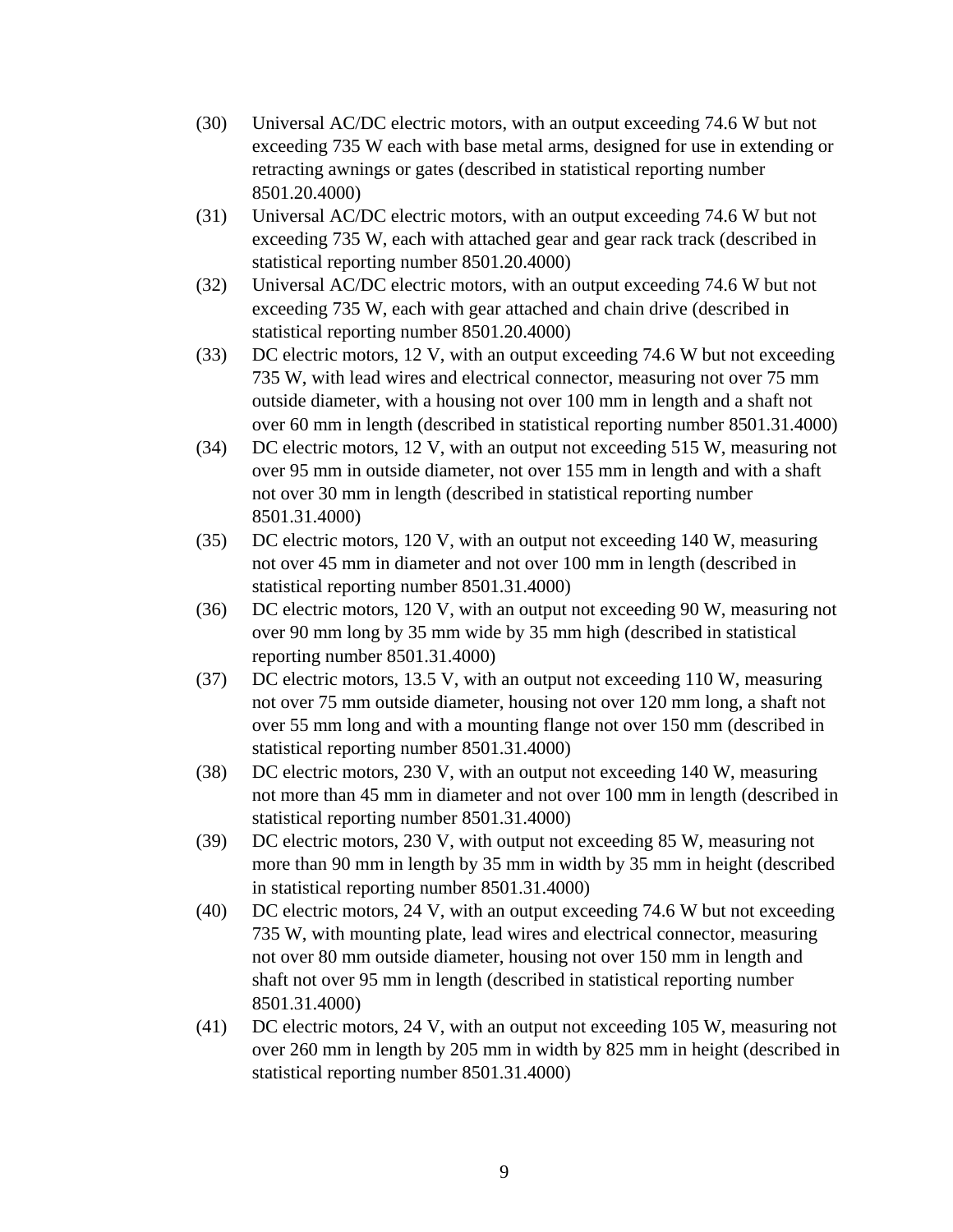- (42) DC electric motors, 24 V, with an output not exceeding 515 W, measuring not over 95 mm in outside diameter, not over 155 mm in length and with a shaft not over 30 mm in length (described in statistical reporting number 8501.31.4000)
- (43) DC electric motors, with an output exceeding 74.6 W but not exceeding 735 W, containing lead wires and an electrical connector (described in statistical reporting number 8501.31.4000)
- (44) DC electric motors, with an output exceeding 74.6 W but not exceeding 80 W, each with a pinion gear, valued not over \$5 (described in statistical reporting number 8501.31.4000)
- (45) DC motors with a power output exceeding 74.6 W but not exceeding 230 W, measuring less than 105 mm in diameter and 50 mm or more but not over 100 mm in length (described in statistical reporting number 8501.31.4000)
- (46) DC motors, of an output exceeding 74.6 W but not exceeding 735 W, each valued not over \$18 (described in statistical reporting number 8501.31.4000)
- (47) Direct Current (DC) permanent magnet motors rated at 90 W or more but not over 110 W and 24 V with torque of 65 Newton meters (Nm) and 2,035 Nm, incorporating a wheel that can manually actuate a valve (described in statistical reporting number 8501.31.4000)
- (48) Resin-encapsulated DC permanent magnet brushless motors, with an output of 150 W or more but not exceeding 250 W, designed for use in air conditioning and heat pump systems, measuring 112 mm in diameter and 110 mm or more but not exceeding 122 mm in length (excluding shafts) (described in statistical reporting number 8501.31.4000)
- (49) Amorphous silicon solar panel kits, each with an output of 100 W or less (described in statistical reporting number 8501.31.8010)
- (50) Photovoltaic generators of a kind described in statistical note 9 to chapter 85, of an output not exceeding 150 W (described in statistical reporting number 8501.31.8010)
- (51) End brackets suitable for use solely or principally with generators of heading 8501 (other than generators of statistical reporting number 8501.64.0021) (described in statistical reporting number 8503.00.9550)
- (52) CB radio antennas (described in statistical reporting number 8529.10.9100)
- (53) Ground Fault Circuit Interrupters (GFCIs), Appliance Leakage Current Interrupters (ALCIs), Leakage Current Detection Interrupters (LCDIs), and Arc Fault Circuit Interrupters (AFCIs) (described in statistical reporting number 8536.30.8000)
- (54) Surge protectors of a kind designed to protect a buried-wire pet containment system and its control apparatus, having an energy absorption rating at 120 V of less than 500 joules and 15 A (described in statistical reporting number 8536.30.8000)
- (55) Electronic AC passive infrared (PIR) motion sensing switches (described in statistical reporting number 8536.50.7000)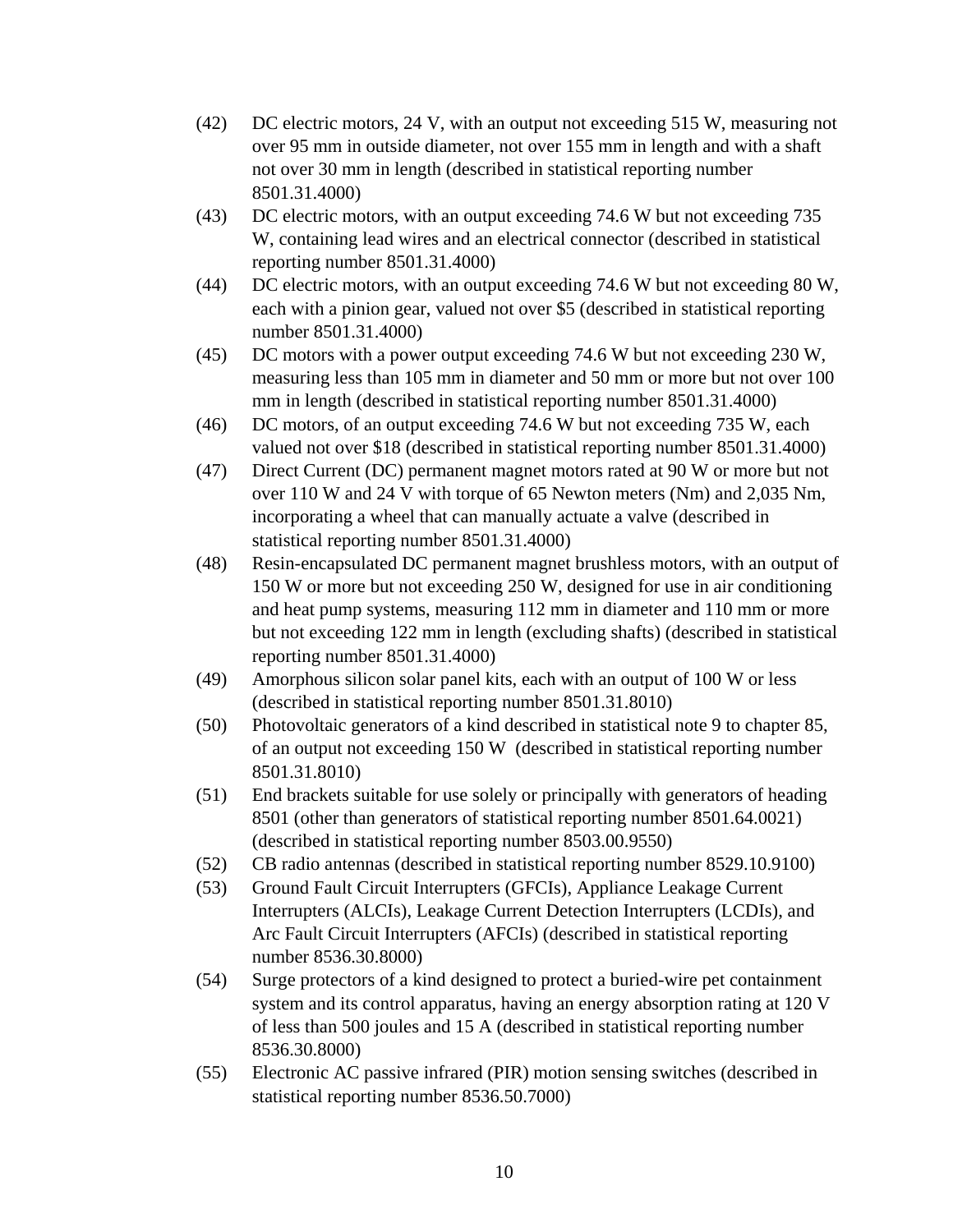- (56) Fixed set-point pressure switches (described in statistical reporting number 8536.50.7000)
- (57) Humidity triggered switches (described in statistical reporting number 8536.50.7000)
- (58) Occupancy and vacancy sensor switches (described in statistical reporting number 8536.50.7000)
- (59) Retro-reflective infrared beam switches consisting of an infrared LED emitter and detector in a single housing and a reflective disk for mounting at a distance; such emitter-detector units operating at no more than 40 V AC/DC and containing a relay or other switching component to open or close a separate (secondary) circuit (described in statistical reporting number 8536.50.7000)
- (60) Wall-mountable dimmer switches (described in statistical reporting number 8536.50.7000)
- (61) Surface-mount glass passivated rectifier diodes, having a rectified output current over 0.5 A but not exceeding 1.25 A (described in statistical reporting number 8541.10.0080)
- (62) Application specific integrated circuits (ASICs), not containing memories, designed for use in engine control units (ECUs) to interface with linear exhaust gas oxygen sensors (UEGOs) (described in statistical reporting number 8542.31.0001)
- (63) Electrical control devices which modulate electrical signals, not containing two or more apparatus of 8535 or 8536, each valued over \$60 but not over \$70 (described in statistical reporting number 8543.70.9960)
- (64) Conductors, for a voltage not exceeding 1,000 V, with 4 unfitted wire connectors and 4 waterproof gel wire splice capsules (described in statistical reporting number 8544.49.2000)
- (65) Copper wire, twenty (20) gauge, insulated with polyvinylchloride (PVC), not fitted with connectors, for a voltage not exceeding 80 V, not designed for use in telecommunications (described in statistical reporting number 8544.49.2000)
- (66) Sets comprising conductors and markers for electrically powered dog training, controlling, repelling or locating apparatus (described in statistical reporting number 8544.49.2000)
- (67) Bottom shelf coupler assemblies designed for use with coupling systems of vehicles of heading 8605 or 8606 (described in statistical reporting number 8607.30.1000)
- (68) Buffering/cushioning front retainer plates, designed for use with buffering/cushioning systems of vehicles of heading 8605 or 8606 (described in statistical reporting number 8607.30.1000)
- (69) Buffering/cushioning intermediate aligning and overtravel protection members, designed for use with buffering/cushioning systems of vehicles of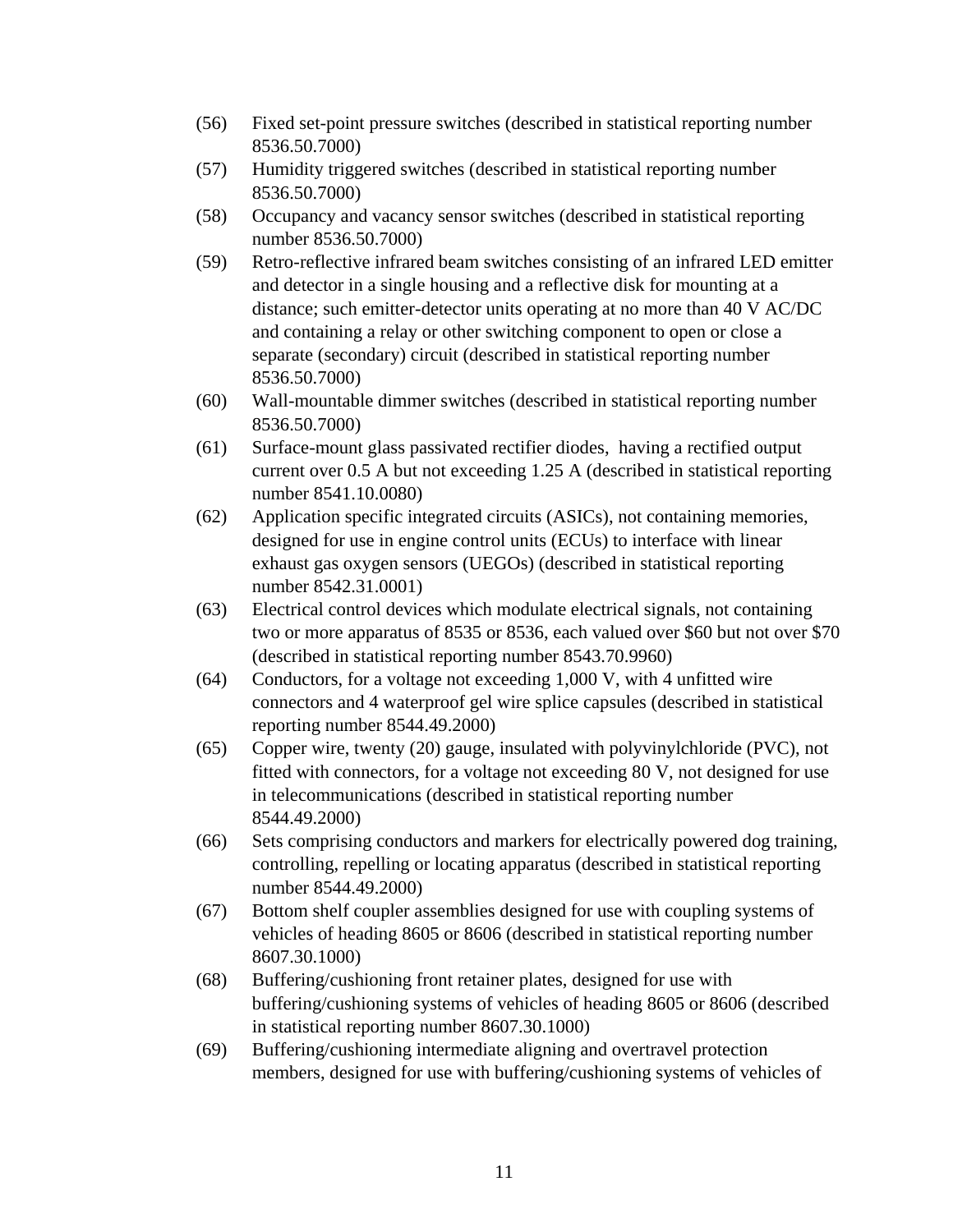heading 8605 or 8606 (described in statistical reporting number 8607.30.1000)

- (70) Buffering/cushioning rear aligning and overtravel protection members designed for use with buffering/cushioning systems of vehicles of heading 8605 or 8606 (described in statistical reporting number 8607.30.1000)
- (71) Buffering/cushioning rear structural units, designed for use with buffering/cushioning systems of vehicles of heading 8605 or 8606 (described in statistical reporting number 8607.30.1000)
- (72) Buffering/cushioning retention and alignment shafts, designed for use with buffering/cushioning systems of vehicles of heading 8605 or 8606 (described in statistical reporting number 8607.30.1000)
- (73) Buffering/cushioning retention caps, designed for use with buffering/cushioning systems of freight railcars of heading 8606 (described in statistical reporting number 8607.30.1000)
- (74) Draft pack rear aligning and overtravel protection members, designed for use with hybrid railcar cushioning systems of freight railcars of heading 8606 (described in statistical reporting number 8607.30.1000)
- (75) Follower block plates, designed for use with buffering/cushioning systems of freight railcars of heading 8606 (described in statistical reporting number 8607.30.1000)
- (76) Front draft lugs, designed to stop the movement of buffering/cushioning systems of vehicles of heading 8605 or 8606 (described in statistical reporting number 8607.30.1000)
- (77) Rear draft lugs, designed to stop the movement of buffering/cushioning systems of vehicles of heading 8605 or 8606 (described in statistical reporting number 8607.30.1000)
- (78) Type F knuckles, designed for use with coupling systems of vehicles of heading 8605 or 8606 (described in statistical reporting number 8607.30.1000)
- (79) Digital clinical thermometers, valued not over \$11 each (described in statistical reporting number 9025.19.8040)
- (80) Galileo thermometers (described in statistical reporting number 9025.19.8080)
- (81) Handheld electronic thermometers, with a metal thermo-couple probe measuring 10 cm in length (described in statistical reporting number 9025.19.8080)
- (82) Thermometers, not combined with other instruments, other than liquid-filled for direct reading, other than pyrometers, other than clinical thermometers (described in statistical reporting number 9025.19.8080)
- (83) Battery-powered electronic temperature monitors with LCD displays, capable of storing downloadable readings as low as -80 degrees Celsius or as high as 70 degrees Celsius, of a kind used in cold-temperature transport or storage of perishable goods (described in statistical reporting number 9025.80.1000)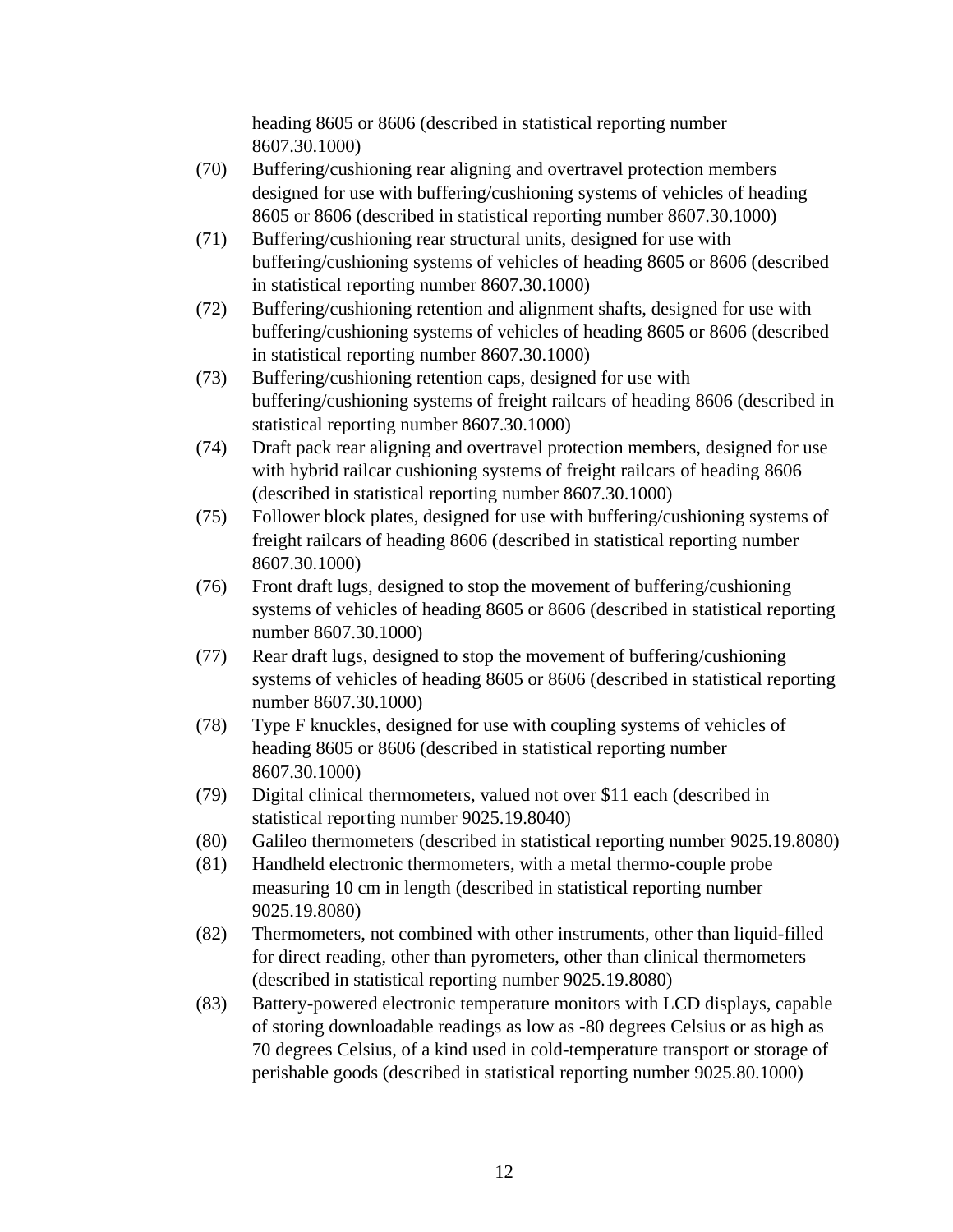- (84) Portable, wireless enabled, electrical gas monitors (described in statistical reporting number 9027.10.2000)
- (85) Multimeters, without a recording device , clamp-style, with 10-function LCD digital display for measuring AC/DC voltage and current, resistance and continuity with an autorange of 400 amps, measuring not over 33 cm (13 inches) high by 51 cm (20 inches) wide by 36 cm (14 inches) deep (described in statistical reporting number 9030.31.0000)
- (86) Multimeters, without a recording device, capable of measuring more than one property (such as voltage, amperage, continuity, ground fault) of an electric current in a circuit, self-powered or powered by the circuit it is measuring, each valued not over \$16 (described in statistical reporting number 9030.31.0000)
- (87) Multimeters, without a recording device, clamp-style, 6-function, autoranging 600 ampere AC only, measuring not over 33 cm (13 inches) high by 15.5 cm (6 inches) wide by 18 cm (7 inches) deep (described in statistical reporting number 9030.31.0000)
- (88) Multimeters, without a recording device, clamp-style, root mean square (RMS) type, for measuring AD/DC voltage, AC/DC current, resistance, capacitance and frequency, with 600 V to 1,000 V safety rating (described in statistical reporting number 9030.31.0000)
- (89) Multimeters, without a recording device, clamp-style, true root mean square (RMS) type, with 6-function LCD digital display, measuring not over 41 cm high by 33 cm wide by 28 cm deep (described in statistical reporting number 9030.31.0000)
- (90) Multimeters, without a recording device, clamp-style, with 4-function 8-range manual-ranging analog display, for measuring AC/DC voltage, AC current and resistance, measuring not over 30.5 cm (12 inches) high by 13 cm (5 inches) wide by 20.3 cm (8 inches) deep (described in statistical reporting number 9030.31.0000)
- (91) Multimeters, without a recording device, hand-held, for measuring AC/DC voltage, AC/DC current, resistance, capacitance and frequency, with 250 to 1,000 AC/DC volt safety rating, designed for examining electrical motors in household appliances and automobiles (described in statistical reporting number 9030.31.0000)
- (92) Multimeters, without a recording device, hand-held, true root mean square (RMS) type, with 10-function 10-range LCD digital display, for measuring AC/DC voltage, current, resistance, diode, continuity and battery, measuring not over 31 cm high by 21 cm (20.3 cm wide by 12 cm deep (described in statistical reporting number 9030.31.0000)
- (93) Multimeters, without a recording device, hand-held, with 13-range analog display, measuring not over 28 cm high by 13 cm wide by 20.3 cm deep (described in statistical reporting number 9030.31.0000)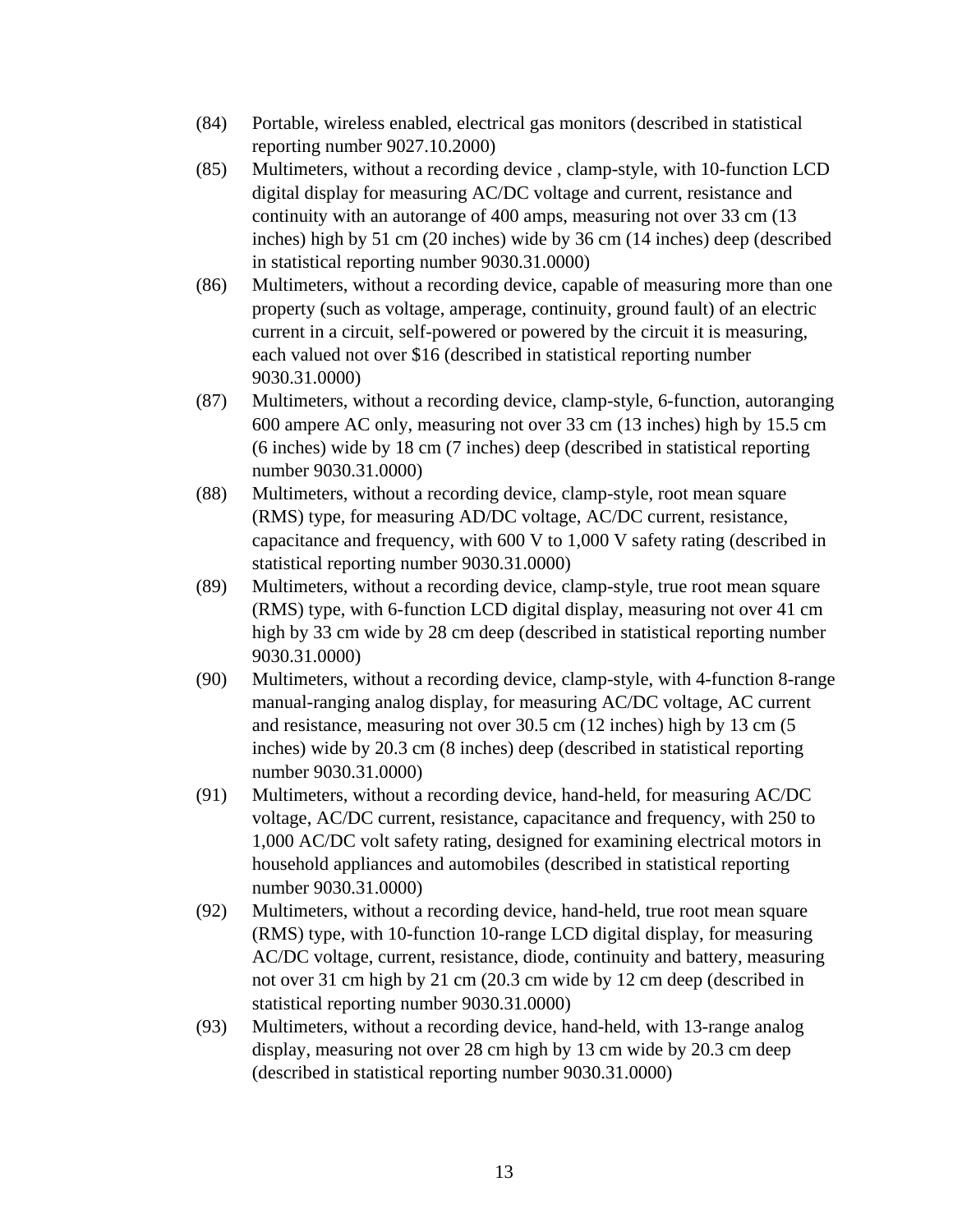- (94) Multimeters, without a recording device, hand-held, with 3-function 11-range LCD digital display, manual-ranging, for measuring AC/DC voltage and resistance, measuring not over 23 cm high by 13 cm wide by 26 cm deep (described in statistical reporting number 9030.31.0000)
- (95) Multimeters, without a recording device, hand-held, with 4-function 14 manual-range LCD digital display, for measuring AC/DC voltage, resistance and battery, measuring not over 15.5 cm high by 28 cm wide by 28 cm deep (described in statistical reporting number 9030.31.0000)
- (96) Multimeters, without a recording device, hand-held, with 4-function 14-range manual-ranging LCD digital display, for measuring AC/DC voltage, resistance and battery, measuring not over 28 cm high by 15.5 cm wide by 26 cm deep (described in statistical reporting number 9030.31.0000)
- (97) Multimeters, without a recording device, hand-held, with 4-function 17-range autoranging LCD digital display, for measuring AC/DC voltage, resistance, continuity and diode, measuring not over 20.3 cm high by 8 cm wide by 13 cm deep (described in statistical reporting number 9030.31.0000)
- (98) Multimeters, without a recording device, hand-held, with 5-function 18-range LCD digital display, with 10 megohm input impedance, for measuring AC/DC voltage, DC current, resistance and diode, measuring not over 13 cm high by 23 cm wide by 23 cm deep (described in statistical subheading 9030.31.0000)
- (99) Multimeters, without a recording device, hand-held, with 5-function analog display, measuring not over 18 cm high by 13 cm wide by 20.3 cm deep (described in statistical reporting number 9030.31.0000)
- (100) Multimeters, without a recording device, hand-held, with 5-function, 12-range analog display, measuring not over 13 cm high by 20.3 cm wide by 18 cm deep (described in statistical reporting number 9030.31.0000)
- (101) Multimeters, without a recording device, hand-held, with 6-function 14-range manual-range analog display, for measuring AC/DC voltage, DC current, resistance, decibels and battery, measuring not over 18 cm high by 13 cm wide by 23 cm deep (described in statistical reporting number 9030.31.0000)
- (102) Multimeters, without a recording device, hand-held, with 7-function 19-range analog display, for measuring AC/DC voltage, DC current, resistance, continuity, decibel and battery, measuring not over 23 cm high by 64 cm wide by 26 cm deep (described in statistical reporting number 9030.31.0000)
- (103) Multimeters, without a recording device, hand-held, with 7-function 19-range LCD digital display, for measuring AC/DC voltage, resistance, continuity, diode, battery and temperature, measuring not over 26 cm high by 26 cm wide by 15.5 cm deep (described in statistical reporting number 9030.31.0000)
- (104) Multimeters, without a recording device, hand-held, with 7-function 19-range LCD digital display, measuring not over 33 cm high by 13 cm wide by 13 cm deep (described in statistical reporting number 9030.31.0000)
- (105) Multimeters, without a recording device, hand-held, with 7-function 7-range autoranging LCD digital display, for measuring AC/DC voltage, resistance,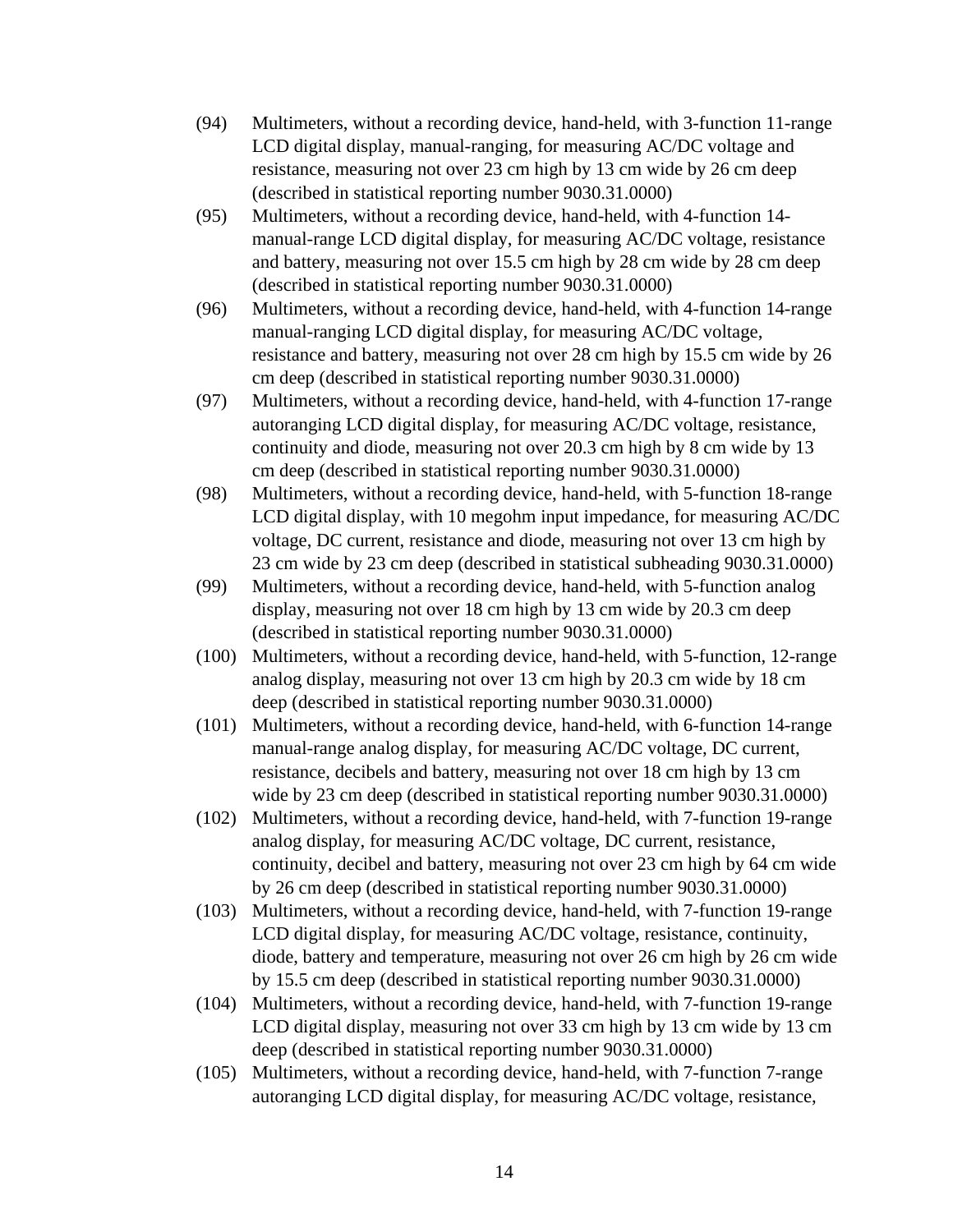diode, continuity, temperature and battery, measuring not over 28 cm high by 16 cm wide by 26 cm deep (described in statistical reporting number 9030.31.0000)

- (106) Multimeters, without a recording device, hand-held, with 8-function 28 manual-range LCD digital display, for measuring AC/DC voltage, current, resistance, continuity, diode and battery, measuring not over 28 cm high by 21 cm wide by 21 cm deep (described in statistical reporting number 9030.31.0000)
- (107) Multimeters, without a recording device, hand-held, with 9-function 10 autorange LCD digital display, for measuring AC/DC voltage, current, resistance, diode and continuity, measuring not over 28 cm high by 21 cm wide by 21 cm deep (described in statistical reporting number 9030.31.0000)
- (108) Multimeters, without a recording device, hand-held, with autoranging LCD digital display, for measuring AC/DC voltage up to 600 volts, current up to 10 amperes, continuity and resistance, measuring not over 28 cm high by 23 cm wide by 18 cm deep (described in statistical reporting number 9030.31.0000)
- (109) Multimeters, without a recording device, root mean square (RMS) clampstyle, for measuring AC/DC voltage, AC/DC current, resistance, capacitance and frequency, with 600 V safety rating, designed principally for examining electrical motors in household appliances and automobiles (described in statistical reporting number 9030.31.0000)
- (110) Multimeters, without recording device, to measure voltage, current, resistance or power (described in statistical reporting number 9030.31.0000)
- (111) GPS wireless diagnostic tools, each with a recording device, operating at 150 MHz (described in statistical reporting number 9030.84.0000)"
- 3. by amending the last sentence of the first paragraph of U.S. note 20(c) to subchapter III of chapter 99:

a. by deleting the word "or" where it appears after "U.S. note 20(o) to subchapter III of chapter 99"; and

b. by inserting the phrase "; or (3) heading 9903.88.20 and U.S. note 20(y) to subchapter III of chapter 99" after the phrase "U.S. note  $20(v)$  to subchapter III of chapter 99".

- 4. by amending the first sentence of U.S. note 20(d) to subchapter III of chapter 99:
	- a. by deleting the word "or" where it appears after the phrase " U.S. note 20(o) to subchapter III of chapter 99"; and
	- b. by inserting "or (3) heading 9903.88.20 and U.S. note 20(y) to subchapter III of chapter 99" after "U.S. note  $20(v)$  to subchapter III of chapter 99".
- 5. by amending the Article Description of heading 9903.88.02: